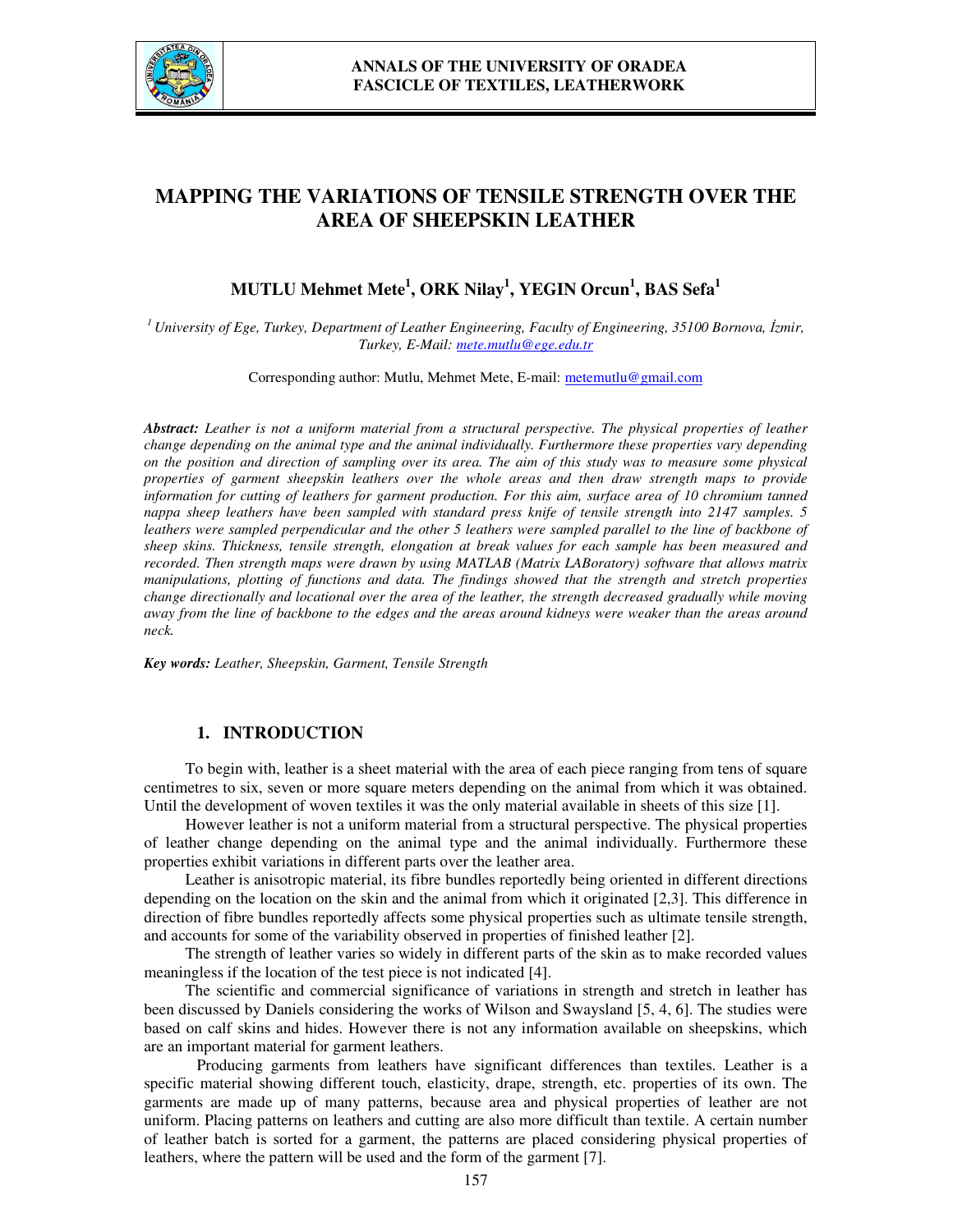The aim of this study is to measure some physical properties of garment sheepskin leathers over the whole areas and then draw strength maps to give information to for cutting of leathers for garment production.

### **2. MATERIAL AND METHOD**

### **2.1 Material**

- 10 chromium tanned sheepskin leathers obtained from a company producing leathers for garment manufacture
- Hydraulic press and press knives for cutting leather specimen
- Satra-Thickness gauge for thickness measurement of leathers,
- Shimadzu AG-IS Tensile Tester and Trapezium-2 software for testing physical properties,
- MATLAB R2011a software for drawing maps of strength

### **2.2 Method**

Physical properties of leathers represent some variations related to humidity and temperature [8]. Leather samples have been conditioned at 23±2°C and 50±5% relative humidity for 48 hours and the tests were carried out at the same conditions according to TS EN ISO 2419 standard [9].

The thicknesses of leather samples have been measured with SATRA Thickness Gauge according to TS 4117 EN ISO 2589 standard [10].

The tensile strength and percentage of elongation of leather samples have been measured by using Shimadzu AG-IS Tensile Tester and Trapezium-2 software according to TS EN ISO 3376 standard [11].

The samples were cut by using a standard press knife with the dimensions shown in Fig. 1.



*Fig.1: Dimensions of press knife used for tensile strength* 

The samples were taken perpendicular to the line of backbone from 5 leathers and parallel to the line of backbone from the other 5 leathers as shown in Fig. 2 and Fig.3. [Wilson].



 *Fig.2: Perpendicular sampling Fig.3: Parallel sampling*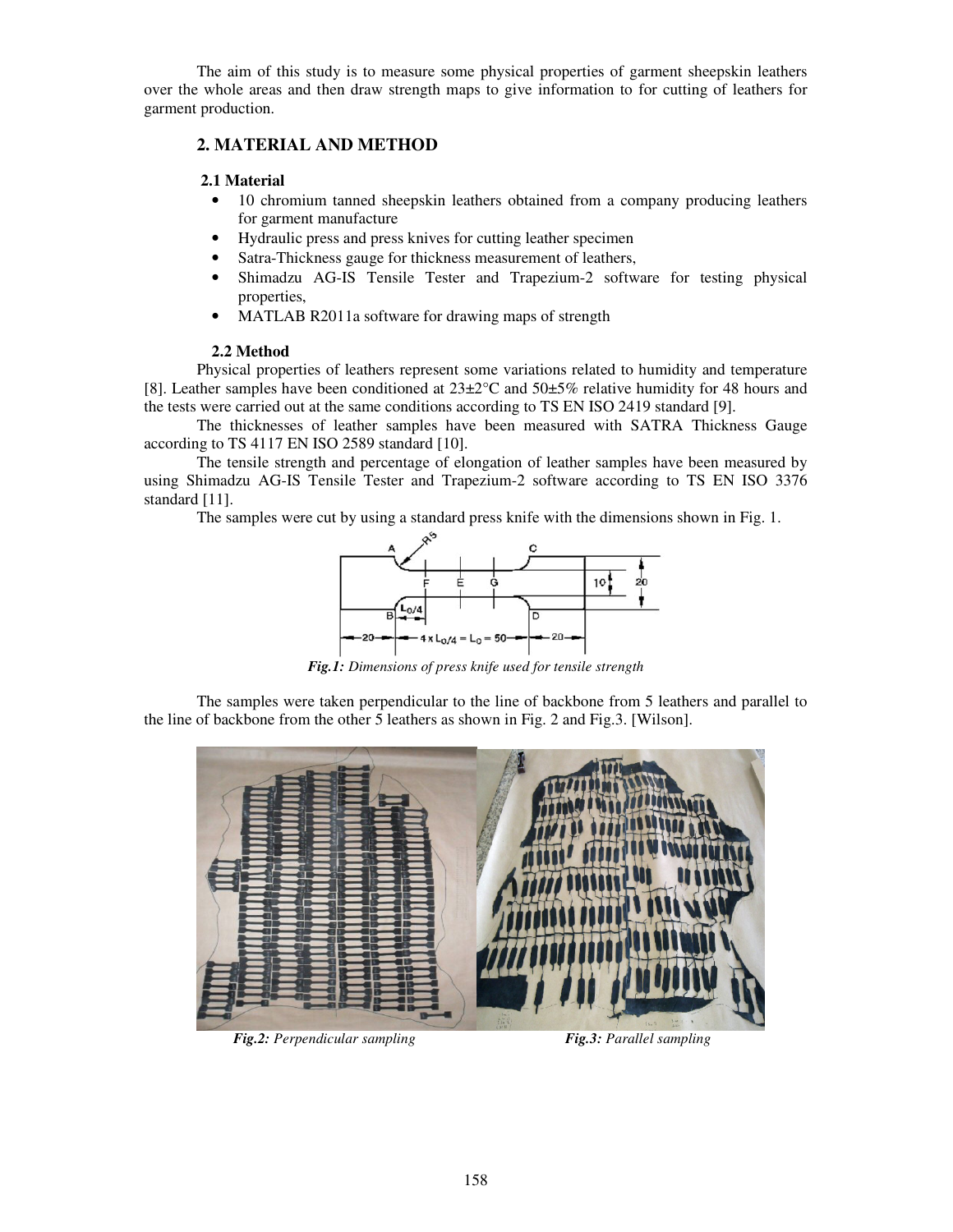

### **ANNALS OF THE UNIVERSITY OF ORADEA FASCICLE OF TEXTILES, LEATHERWORK**

| <b>LEATHER</b> | <b>SAMPLING</b> | <b>LEATHER</b>     | <b>NUMBER</b>  |
|----------------|-----------------|--------------------|----------------|
| <b>CODE</b>    | DIRECTION TO    | <b>AREA</b>        | ΟF             |
|                | <b>BACKBONE</b> | (dm <sup>2</sup> ) | <b>SAMPLES</b> |
|                |                 |                    |                |
| A              | Perpendicular   | 70                 | 228            |
| B              | Perpendicular   | 70                 | 216            |
|                |                 |                    |                |
| C              | Perpendicular   | 71                 | 195            |
| D              | Perpendicular   | 62                 | 193            |
|                |                 |                    |                |
| E              | Perpendicular   | 80                 | 243            |
| $\mathbf{F}$   | Parallel        | 71                 | 209            |
|                |                 |                    |                |
| G              | Parallel        | 83                 | 257            |
| H              | Parallel        | 80                 | 225            |
|                |                 |                    |                |
| T              | Parallel        | 72                 | 205            |
| K              | Parallel        | 63                 | 176            |
|                |                 |                    |                |

*Table 1: Leather codes and their sampling direction, areas and number of samples* 

The tensile strength was calculated with the formula (1):

$$
Tensile Strength = \frac{Brsaking load (N)}{Area of cross section (mm2)}
$$

Each sample was coded regarding to its position over the leather area and the tensile strength data was entered into MATLAB spreadsheet cell according to its original position. Then the maps of strength were plotted by using the "Plot Catalog" function in MATLAB.

**(1)** 

### **3. RESULTS AND DISSCUSSIONS**

 The minimum, maximum and mean values of thickness, tensile strength, elongation% and maximum force during break measurements for the samples taken perpendicular and parallel to the line of backbone are given in Table 2 and Table 3 respectively.

| <b>LEATHER</b> |      | <b>Thickness</b><br>(mm) | <b>Tensile</b><br><b>Strength</b> | $J_{\perp}$<br>$\overline{ }$<br><b>Elongation</b><br>% | <b>Max. Force</b><br>(N) |
|----------------|------|--------------------------|-----------------------------------|---------------------------------------------------------|--------------------------|
|                |      |                          | (N/mm <sup>2</sup> )              |                                                         |                          |
| A              | Min  | 0,37                     | 2,53                              | 22,66                                                   | 10,36                    |
|                | Max  | 0,53                     | 21,68                             | 82,99                                                   | 97,56                    |
|                | Mean | 0.45                     | 9,09                              | 50,53                                                   | 40,46                    |
| B              | Min  | 0.35                     | 2,38                              | 33,39                                                   | 12,36                    |
|                | Max  | 0.58                     | 22,69                             | 90,55                                                   | 95,30                    |
|                | Mean | 0.47                     | 7,66                              | 62,20                                                   | 36,20                    |
| C              | Min  | 0.38                     | 3,41                              | 30,22                                                   | 15,36                    |
|                | Max  | 0,58                     | 20,26                             | 93,96                                                   | 106,20                   |
|                | Mean | 0.45                     | 9,76                              | 57,83                                                   | 44,46                    |
| D              | Min  | 0.35                     | 4,17                              | 28,57                                                   | 15,84                    |
|                | Max  | 0,52                     | 18,46                             | 95,89                                                   | 77,75                    |
|                | Mean | 0.43                     | 10,47                             | 57,94                                                   | 44,81                    |
|                |      |                          |                                   |                                                         |                          |

*Table 2: Thickness, Tensile Strength, Elongation % and Max. Force of perpendicular samples*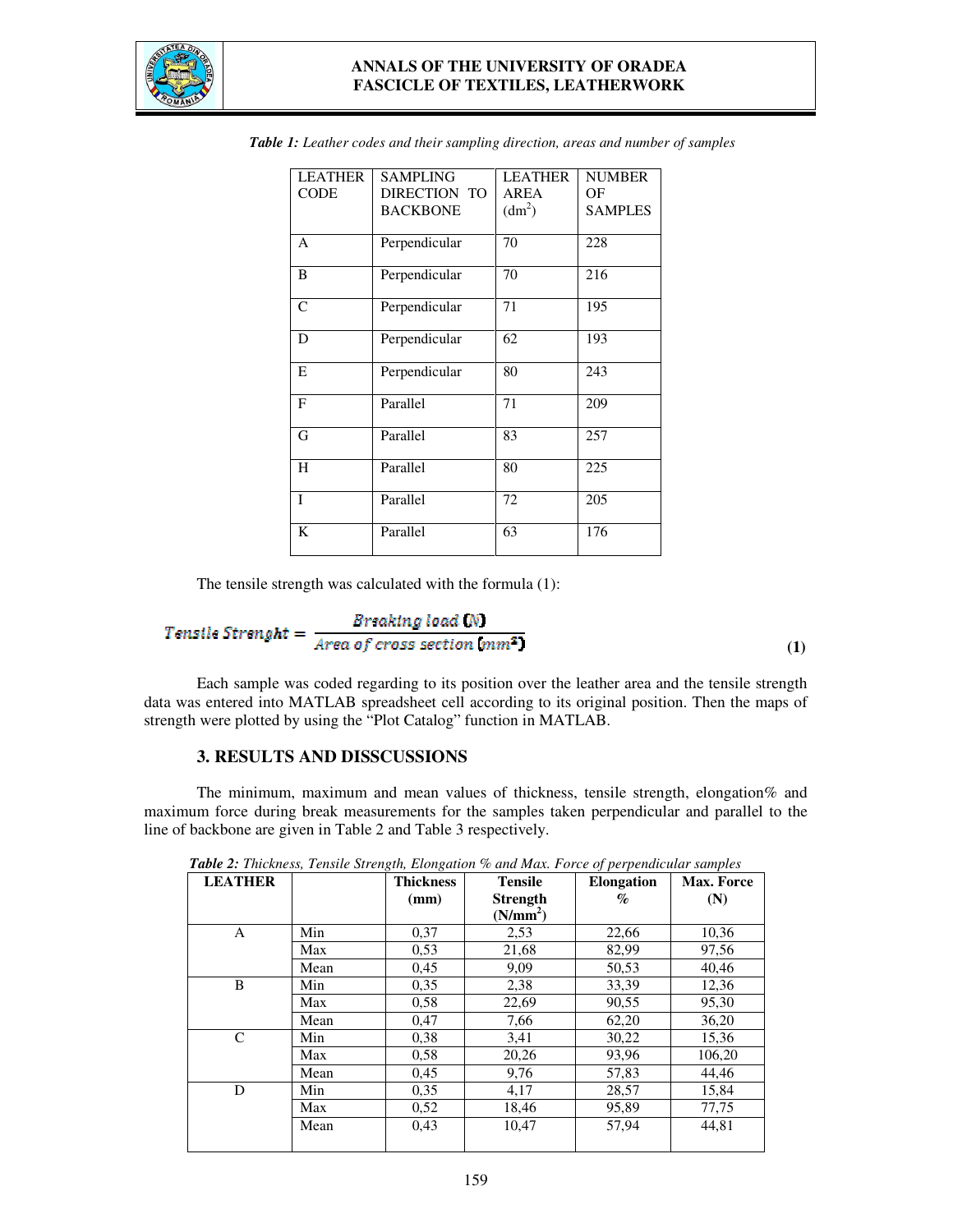|               | Min  | 0,38 | 2,43  | 36,79 | 10,47  |
|---------------|------|------|-------|-------|--------|
|               | Max  | 0.59 | 25.48 | 91,62 | 122.32 |
|               | Mean | 0.46 | 9,66  | 57.26 | 44.56  |
| Mean of       | Min  | 0,37 | 2,98  | 30,33 | 12,88  |
| Perpendicular | Max  | 0,56 | 21.71 | 91,00 | 99,82  |
| Samples       | Mean | 0,45 | 9.33  | 57,15 | 42,10  |

| <b>LEATHER</b> |      | <b>Thickness</b> | <b>Tensile</b>       | <b>Elongation</b> | Max. Force |
|----------------|------|------------------|----------------------|-------------------|------------|
|                |      | (mm)             | <b>Strength</b>      | $\%$              | (N)        |
|                |      |                  | (N/mm <sup>2</sup> ) |                   |            |
| $\overline{F}$ | Min  | 0,34             | 3,44                 | 31,29             | 14,10      |
|                | Max  | 0,57             | 11,82                | 155,99            | 57,91      |
|                | Mean | 0,45             | 6,69                 | 85,06             | 30,68      |
| G              | Min  | 0.35             | 5,52                 | 40,12             | 20,57      |
|                | Max  | 0,57             | 19,06                | 150,46            | 91,65      |
|                | Mean | 0,48             | 11,69                | 74,15             | 56,58      |
| H              | Min  | 0,32             | 5,34                 | 32,24             | 22,41      |
|                | Max  | 0,62             | 20,37                | 134,32            | 106,67     |
|                | Mean | 0,44             | 11,15                | 65,65             | 49,49      |
| T              | Min  | 0,33             | 3,42                 | 28,96             | 12,66      |
|                | Max  | 0,50             | 21,39                | 159,79            | 85,56      |
|                | Mean | 0,41             | 10,66                | 78,02             | 43,35      |
| $\bf K$        | Min  | 0,27             | 4,87                 | 30,57             | 14,42      |
|                | Max  | 0,50             | 18,47                | 142,99            | 77,62      |
|                | Mean | 0,42             | 8,61                 | 71,62             | 36,62      |
| Mean of        | Min  | 0,32             | 4,52                 | 32,64             | 16,83      |
| Parallel       | Max  | 0,55             | 18,22                | 148,71            | 83,88      |
| Samples        | Mean | 0,44             | 9,76                 | 74,90             | 43,34      |

*Table 3: Thickness, Tensile Strength, Elongation % and Max. Force of parallel samples*

 When the data of Table 2 and 3 is compared, it is seen that the mean thickness of leather samples are almost the same being 0.44-0.45mm. That has to be expected because the leathers have been supplied from a garment leather producing company from the same batch.

 There is a significant difference in elongation %. The mean elongation percent of parallel samples are % 74.9 and bigger than the mean elongation percent of perpendicular samples, which is % 57.15.

 The directions of maximum and minimum stretch in the area now recognised as the "Official Sampling Position" (OSP) run respectively parallel and perpendicular to the backbone. However across the rest of the hide the direction of minimum and maximum values varies. The maximum values run more or less in the direction of the hair follicle, as this roughly follows the direction of the underlying fibre structures. This is indicated in Fig.4. [5]



*Fig.4: The direction of the hair follicle approximately follows the underlying fibre direction* 

The findings for the elongation  $%$  can be used in pattern cutting of garment leathers. The patterns which will be used in moving parts of the body such as arms, elbows, etc. and will be subject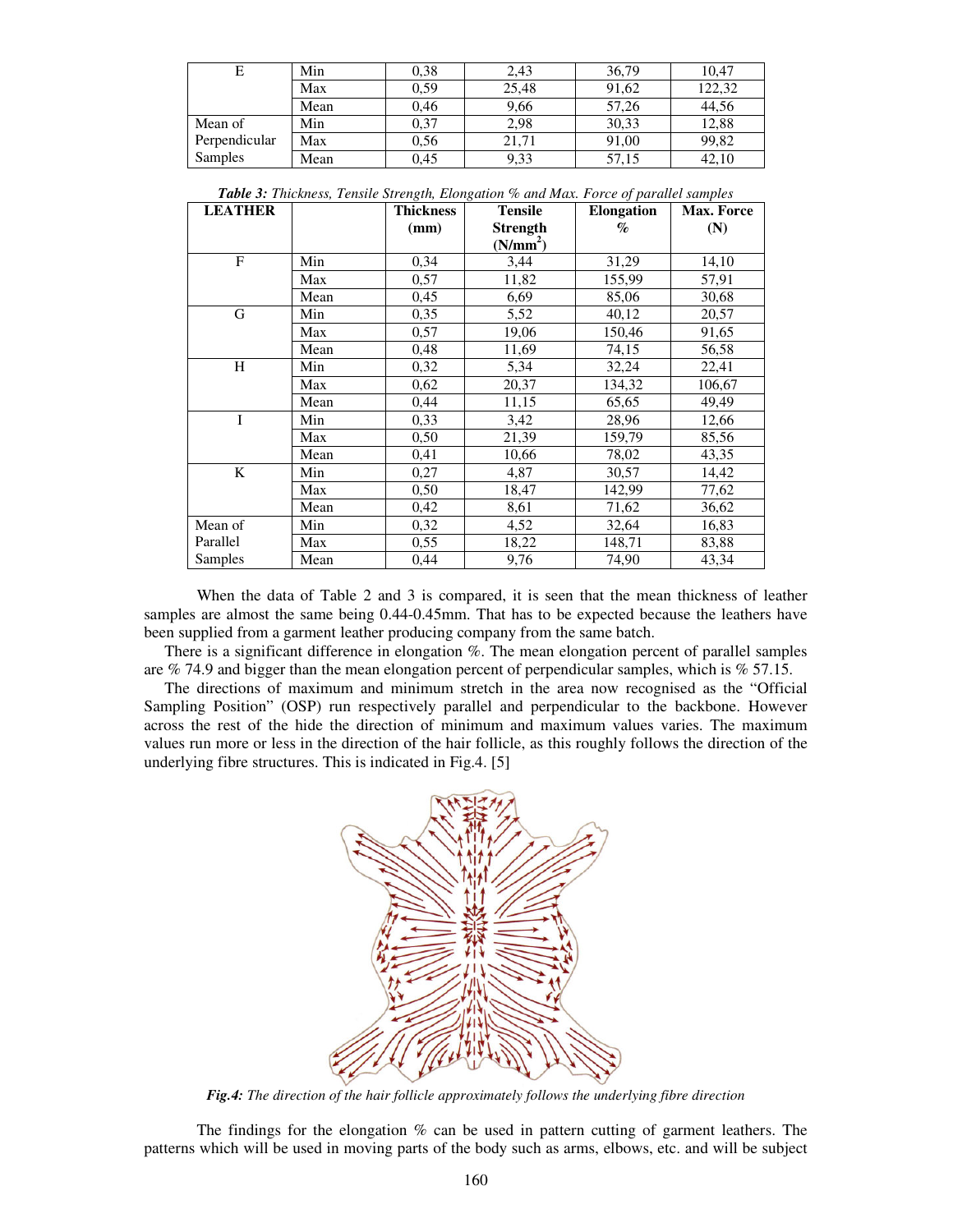

### **ANNALS OF THE UNIVERSITY OF ORADEA FASCICLE OF TEXTILES, LEATHERWORK**

to elongation during usage can be placed parallel to the backbone line of sheepskins and the patterns which needs less elongation can be placed perpendicular to the backbone.

 The mean tensile strength values of perpendicular and parallel samples show only a little difference, being the perpendicular samples' values slightly lower. However the variations in tensile strength values are remarkable. The mean tensile strength values varies in the range of 2.98-21.71 N/mm<sup>2</sup> and 4.52-18.22 N/mm<sup>2</sup> for perpendicular and parallel samples respectively. This means 4 to 7 multiple times strength variations over the area for the same leather. Acceptable quality standards recommended by United Nations Industrial Development Organization (UNIDO) for chromium tanned garment leathers are 10  $N/mm^2$  for tensile strength [12]. So, the same leather can meet or fail the quality standards depending the region of sampling. The standard for sampling location (TS EN ISO 2418) determines the standard sampling region for leathers [13]. But, even for a leather which can pass the tests, its week areas can fail the quality. Fig.5 and Fig.6 shows the maps of tensile strength values over the area of whole sheep skin leathers.



*Fig.5: Map of strength of perpendicular samples Fig.6: Map of strength of parallel samples* 



#### **4. CONCLUSIONS**

- The leather is an anisotropic material, the strength and stretch properties change directionally and locational over the area of the leather

- The strength is not even over any very large area
- The strength is highest close to the backbone line of leathers
- The strength decreases gradually while moving away from the line of backbone to the edges
- The areas around kidneys are weaker than the areas around neck
- These maps can give an aspect for the leather cutters and leather garment producers

#### **REFERENCES**

 [1] R. Thomson and M. Kite, Conservation of leather and related materials, Elsevier Linacre House, Jordan Hill, Oxford, 2006, pp. 1.

 [2] G.O. Conabere, The fundamental structure of hides, skins and leather. J.Int.Soc. Leather Trds' Chem.,1944, 28(12): 270-280.

 [3] J. Lin and D.R. Hayhurst, *"Constitutive equations for multi-axial straining of leather under uni-axial stress"*, Eur. J. Mechanics, 1993, 12(4): 471-492.

 [4] J. A. Wilson, "*Variation of Strength and Stretch over the Area of Calf Leather"*, Industrial and Engineering Chemistry, pp:829-830, August 1925.

 [5] R. Daniels, "The Scientific and commercial significance of variations in strength and stretch in leather", World Leather, pp:20-25, November 2007.

[6] E. J. C. Swaysland, Boot and shoe design and manufacture, Jos. Tebbutt publishing, 1905.